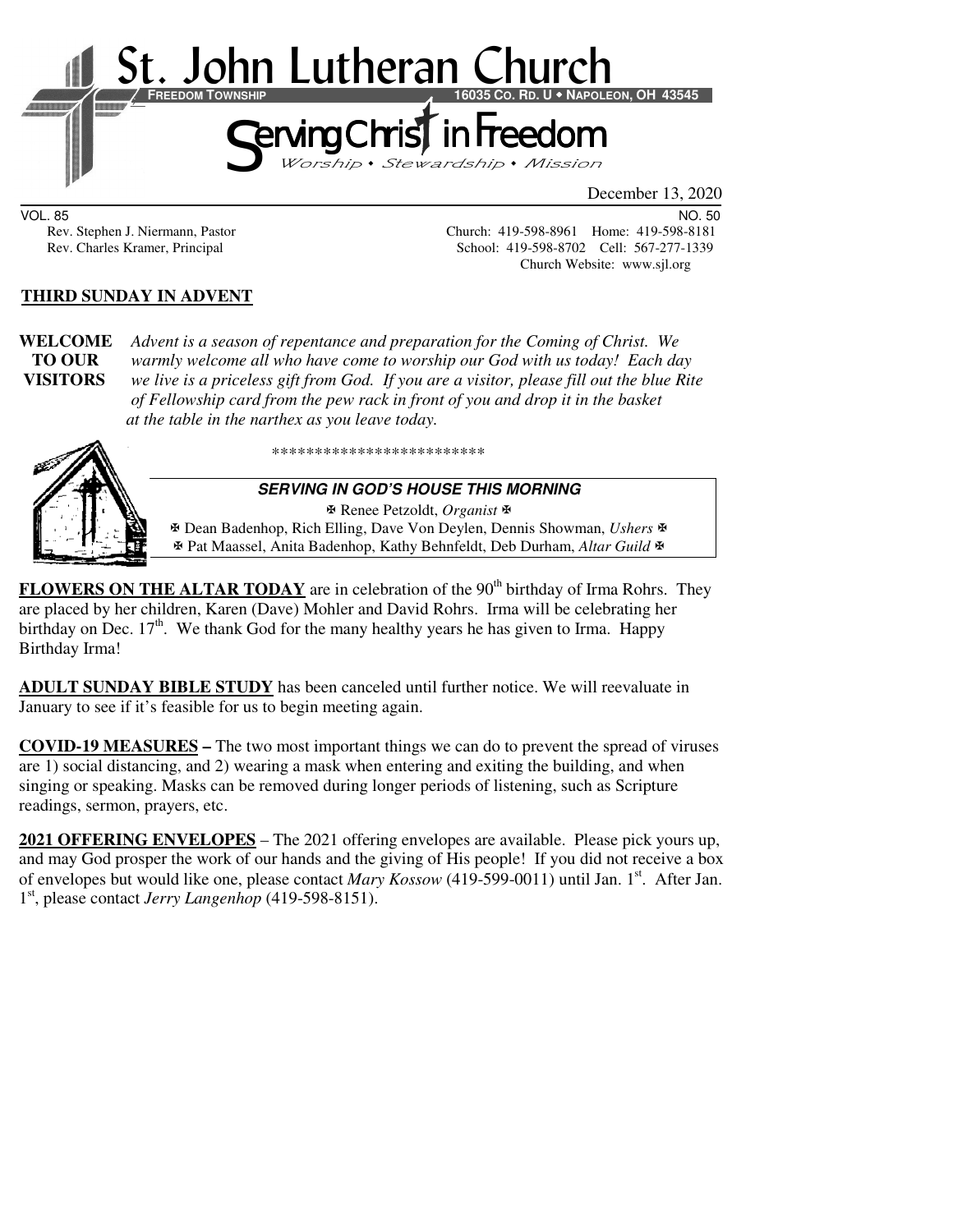|        |         | In God's House This Week<br>Online church calendar: https://74058984.view-events.com |  |  |
|--------|---------|--------------------------------------------------------------------------------------|--|--|
| Date   | Time    | <b>Activities</b>                                                                    |  |  |
| Today  | 9:00 AM | <b>Worship Service w/Communion following</b>                                         |  |  |
| Wed.   | 6:15 PM | Junior High Confirmation Class ( <i>until 7:30 PM</i> )                              |  |  |
| Thurs. | 7:00 PM | <b>Advent 3 and Thursday Evening Worship Service</b>                                 |  |  |
|        |         | <b>Offering: National Youth Gathering</b>                                            |  |  |
|        |         | Ushers: Doug Dietrich, Joe Badenhop, Neil Badenhop, Tom Von Deylen                   |  |  |
|        |         | Altar Guild: Diane Von Deylen, Lou Ann Rosebrock                                     |  |  |
| Sun.   | 9:00 AM | Children's Christmas Service (see bulletin note)                                     |  |  |
| Mon.-  | 7:30 AM | Morning Meditations, WONW 1280 AM                                                    |  |  |
| Sat.   |         | Speaker: Rev. Dale Kern, Retired, St. John Lutheran - Stryker                        |  |  |

## **FOR THOSE LISTENING FROM THE PARKING LOT**

## **Pick up your bulletin and service by driving through the carport before worship**

## **You can give your offering to the deacon at the same time**

## **Tune your FM radio to 87.7**

## **MATTERS FOR PRAYER** – Please keep these people in your prayers:

- Shut-Ins: *Norma Damman, Renetta Homan,* and *Annetta Rosebrock*
- *Melba Elling* and *Lorna Von Deylen*, at Genacross Lutheran Home
- *Evelyn Rohrs* and *Ruth Mahnke*, at Assisted Living Genacross Lutheran Home
- *Harold Behrmann,* at Fulton Manor, Wauseon
- *Donald Badenhop*, at Vancrest Nursing Care Facility, Holgate
- *Donald Landry,* residing at the Ohio Veteran's Home, Sandusky
- Armed Services: *Justin Atkinson, Jason Rohrs*, *Emily Schroeder, Connor Gerken, Seth Handy, Jared Dishop*
- *Sue Hurst, Rev. Logan Scheiwe, Bev Nelson,* and *Peter Gerken*, for issues related to cancer
- *Marian Dickmann,* recuperating at her son and daughter-in-law's, Steve & Dawn Dickmann
- *Crew* and *Elliot Gerken,* born prematurely and in the NICU at Riverside Hospital, Columbus
- *Lester Rabe,* now in hospice care in Defiance
- *Sharon Badenhop,* hospitalized at St. V's for chemotherapy treatments
- *Arlene Wallace,* recuperating at home now from her recent fall
- $\div$  *The Family of Elmer Badenhop,* as they mourn his passing on Thurs., Dec. 10<sup>th</sup>. Arrangements are pending

## **ADVENT DOOR OFFERINGS – This week's offering: NATIONAL YOUTH GATHERING**

During the season of Advent, we will receive a door offering at each service in lieu of the special offerings we would normally receive at the special Wednesday Advent services. **It has long been our custom at St. John to use the special offerings of Advent and Lent to support various missions and benevolences**, and we didn't want that tradition to become another casualty of Covid-19. These special offerings may be deposited into the special box located in the narthex, wrapped in poinsettia paper and with a sign. *(Regular offerings will be received in the offering plates at the narthex table.)* 

**PORTALS OF PRAYER** booklets for January, February, and March are on the desk in the back of the church. Pick up your copy today!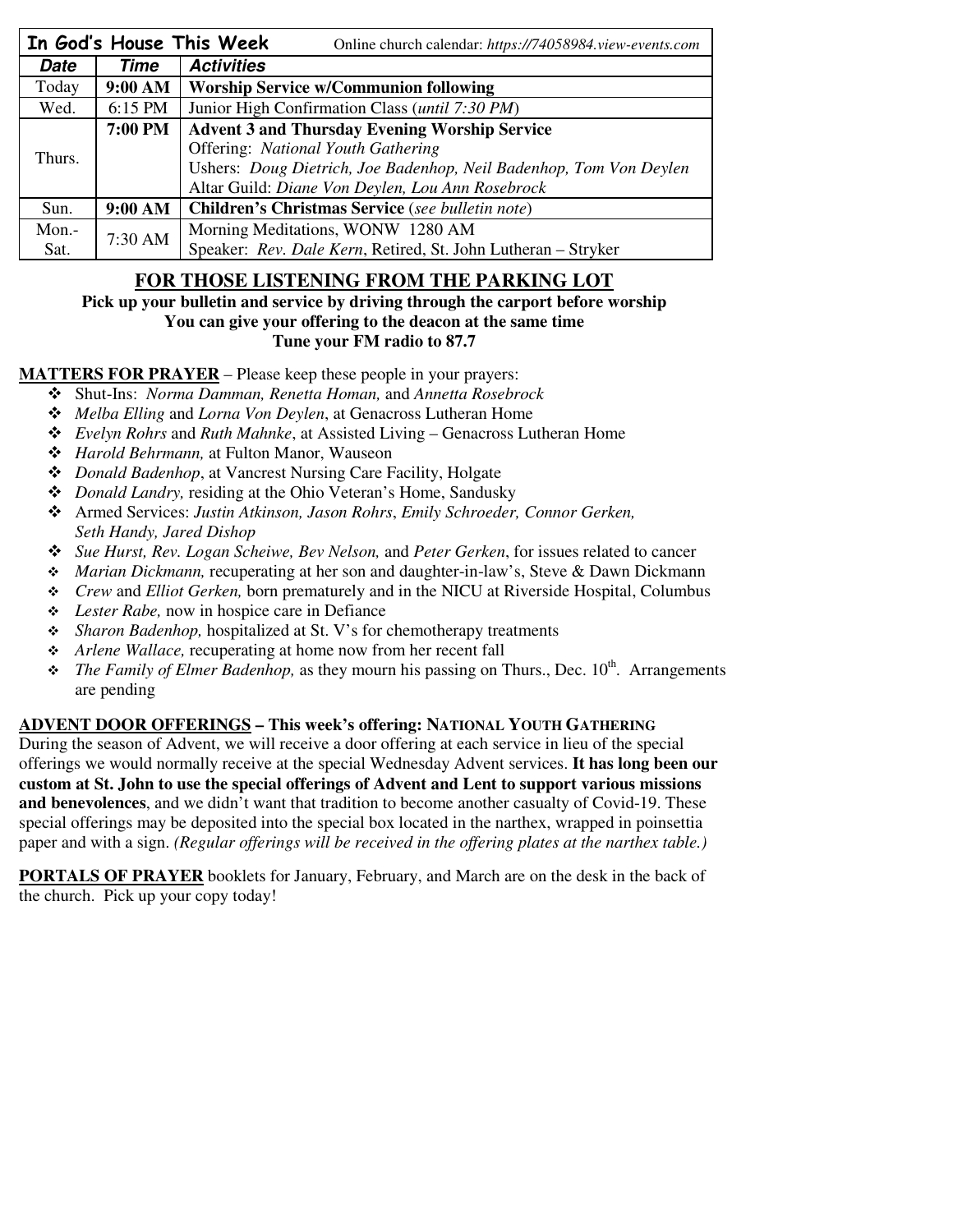# God in the Manger - Advent 2020

 $\overline{1}$ 

 $\overline{a}$ 

 This year's advent theme, for both the Thursday and Sunday services, is: **"God in the Manger."** It is the greatest mystery of our faith that the infinite God would come down and occupy the finite space of a baby's body, laid in a manger. The wonder of it!

 Please note that because of changes due to the Covid pandemic, we will not have the traditional Wednesday evening Advent services this year. Instead, we will continue with the Sunday and Thursday schedule. Here is our schedule for the year…



| <b>Date:</b>     | Theme:                                | Offering:                       |
|------------------|---------------------------------------|---------------------------------|
| Nov 29 $&$ Dec 3 | "Waiting for God in the Manger"       | Shepherd's Canyon Retreat       |
| Dec $6 & 10$     | "The Mystery of God in the Manger"    | <b>Church Vocation Students</b> |
| Dec 13 & 17      | "The Redemption of God in the Manger" | <b>National Youth Gathering</b> |

**FINANCIAL FACTS:** Home Fund Synod & Missions Building Fund Weekly Need  $$9,792.78$  \$500.00 \$961.54 Rec'd 12/06/20 \$13,016.00 \$435.00 \$435.00 \$825.00 Rec'd 12/03/20: \$418.00 – Shepherd's Canyon Retreat Center **ATTENDANCE:** Thursday – 24; Sunday – 111

the

to *UOW* 

has been leam 'avior

# Christmas 2020 at St. John

 Only when Christ is the focus of the Christmas season do all the colorful lights, carols, special meals and traditions help create a festive and joyous atmosphere. If Christ is not the very center of our Christmas celebration, the lights go out and everything becomes fake and illusory. Without Jesus, there is no Christmas. It's some other celebration, but it isn't Christmas. Therefore, join us in our worship of the Savior, "now in flesh appearing!"

| Date:       | Event:                                                                                                                     |  |
|-------------|----------------------------------------------------------------------------------------------------------------------------|--|
| Sun Dec 20  | <b>Children's Christmas Service, "Did You Know?</b><br>The children will tell the story of Christmas via video<br>snippets |  |
| Thr Dec 24  | <b>Christmas Eve Service of Carols &amp; Candles</b><br>Two services at $6:00$ p.m. and $8:00$ p.m.                        |  |
| Fri Dec 25  | <b>Christmas Day Festival Service, with Holy Communion</b><br>Service is at 9:30 a.m.                                      |  |
| Sun Dec. 27 | <b>First Sunday After Christmas – the celebration continues!</b><br>Service at the normal time, 9:00 a.m.                  |  |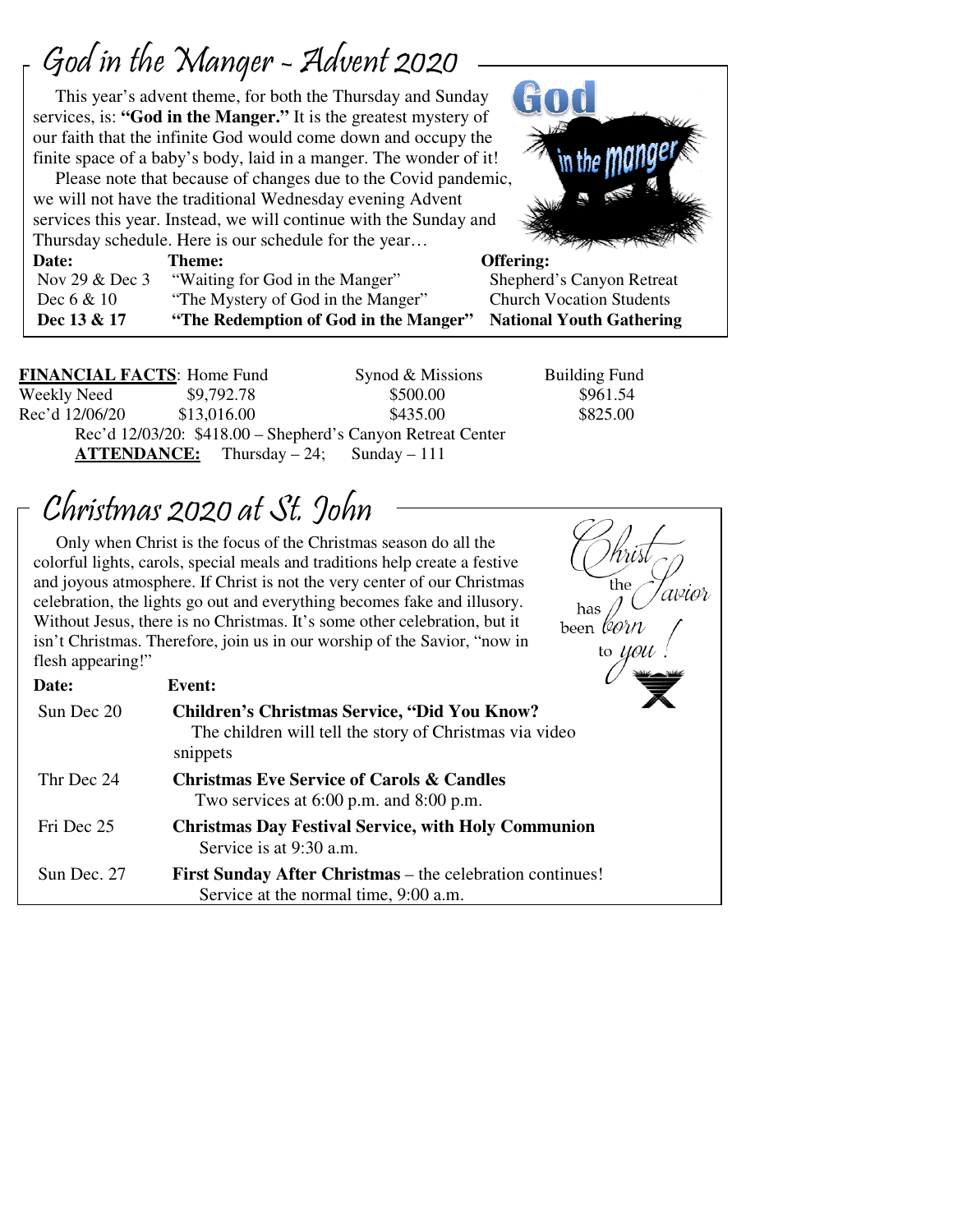## **CHRISTMAS CHILDREN'S SERVICES 2020 – Next Sunday**

The Children's Christmas Service will be next **Sunday morning, Dec. 20.** During this service the congregation's children will tell us the wondrous Christmas story via prerecorded video snippets. The congregation will round out the service with the singing of the hymns and carols of Christmas. **It's a different kind of service in a very different kind of year, but it promises to be a wonderful retelling of the birth of our Lord and Savior.** 

A few children were not able to record Friday or Saturday, so we will set up for recording them after the worship service today.



## **OPPORTUNITIES FOR SERVICE – HELP WITH SANCTUARY TECHNOLOGY**

- **Have you got a 'knack' for technology? Have you ever considered that 'knack' to be a gift of God that can be used in service to Him and His people?** We could use some help in worship with the sound board and with video recordings and uploading.
- And while we're at it, **we could also use some volunteers to help as "slide clickers" to advance worship slides during services.** This task does not require any technical skills, just the ability to press a button on a remote control.

Please think and pray about it, and get the word out, and we'll begin signing up people soon, and will then provide training. These are wonderful ways to serve!

**INSTALLATION OF 2021 CHURCH OFFICERS (JAN. 3<sup>RD</sup>) – We give thanks to God for** everyone who submitted their names for nomination to our various church offices. Your servant hearts and willing spirits provide an example for us all! Those who were elected or appointed to offices for 2021 will be **installed into those offices during worship on Sun., Jan. 3rd .** 

Officers to be installed are: **President** – *Neil Badenhop;* **Vice President** – *Jerry Short*; **Treasurer** – *Cathy Gerken;* **Financial Trustee** – *Pat Mahnke;* **Elders** – *Dave Von Deylen, Mike Maassel*; **Stewardship Board** – *Char Weber, Kelly (Dietrich) Sonnenberg;*  **Alt. Delegate Synod –** *Peter Gerken\*;* **Board of Education** (installed to take office in July 2021) – *Eric Riefers, Kara (Sausser) Cowell;* **Secretary** – *Deb Durham;* **Church Deacon** –

*Denny Von Deylen;* **Trustees** – *Brad Rosebrock (Sarah), David Badenhop;* **Sunday School Supt**. – *Todd Wachtman;* **Asst. Sunday School Supt.** *– Tracy Weber;* **Cemetery Board** – *Lucas Damman, Joe Hesterman, vacant;* **Cemetery Sexton** *– Ben Kruse.* 

**NEW FACILITY USAGE** – The interior of the east room of the renovated old school building is ready to use, for events of up to 50 people. The TV is not yet in place, although it should be soon. Also, the church council is working on supplying the room with everything needed, including brooms and mops, waste baskets, a vacuum cleaner, etc. If you would like to use this room, please call Joyce to get your event on the calendar, and she will refer you to someone to arrange for a key fob and anything else you may need.

 The council is also working on a policies page for usage of the facility. Until these are ready, we ask that you please use common sense in taking good care of the building, cleaning up, and considering a donation to the church to cover utilities, etc.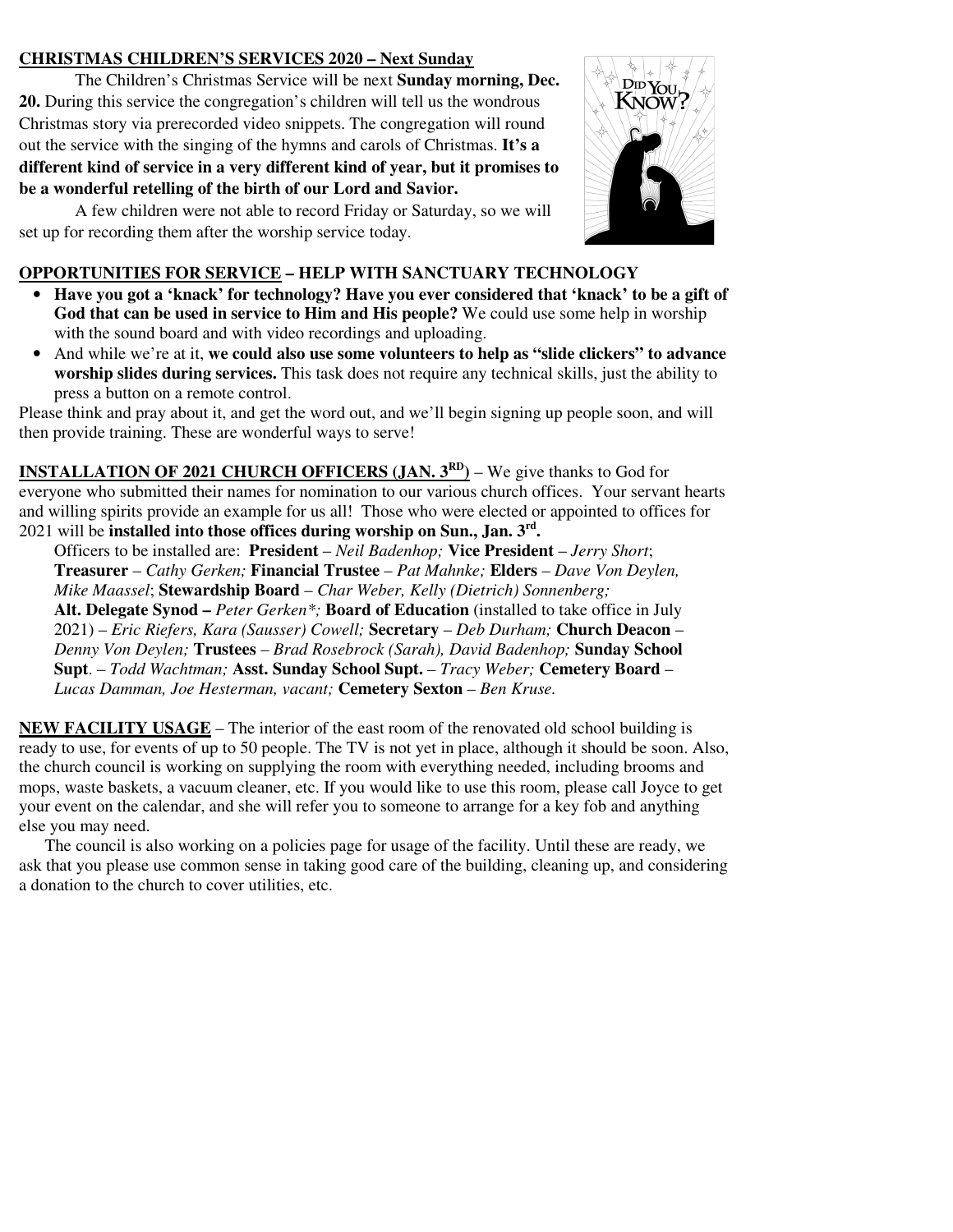**GREETER, USHER, AND ALTAR GUILD SIGN-UP** – **The sign-up deadline is today**. If you are interested in serving God's people here at St. John in a way that is much needed and appreciated, would you consider joining a team? *You do not need to sign up again if you are currently serving as a greeter, usher or are on an altar guild team.*

**REDEDICATION OF THE "NEW" OLD SCHOOL DELAYED**: The Church Council voted to delay the rededication of our new ministry facility in the old school building to allow more time for the congregation to have input on the naming of the building. Our plans are to continue receiving suggested names through December. The Council will narrow the list and then present the options at the January Voters' Meeting for a vote.

 **So please turn in your suggestions for the naming of this wonderful new facility!** 

**ADVENT DEVOTIONS FROM L.H.M.** – Lutheran Hour Ministries has made available their 2020 Advent Devotions, on the theme, "God with Us." To access these devotions, go to **www.lhm.org/advent**. A handful of print copies are also available on the narthex table today. Light an Advent Wreath at home and make these devotions part of your daily household routine!

**IF YOU'RE EVER IN A PINCH** and could use a little help, the *Good Neighbor Fund* is there to assist you too! Please don't be bashful about asking – everything is strictly confidential. Just give Pastor Niermann a call, and we'll see what we can do!

## **THREE WAYS TO GIVE AN OFFERING**

- Deposit your offering in the narthex when you come to worship, or if you're listening to the FM broadcast, give your offering to the usher or deacon when they hand you your bulletin.
- Use the '**Give Now'** online giving page a link (the blue button) is on our website.
- Mail your offering to the church.

**OPTIONS FOR HOLY COMMUNION DURING COVID -** During this time of pandemic, we are making Holy Communion available in the following ways:

- **During Advent, Thursday evening Communion services** following the first and third Sundays
- **First and Third Sundays each month** in the Sanctuary, and drive-thru after the service
- **Second Sundays** after the service in the sanctuary

## **Drive-thru Communion is on the first and third Sundays for those who have participated in the Divine Service from the parking lot.**

**CHRISTMAS CARDS**: Check out the table in the hallway by the cry room! The Women of Freedom have put out boxes of Christmas Cards for sale. The dish cloths are also available. Contact *Mabel Bischoff*, *Lois Rosebrock*, or *Karan Niebergall*.